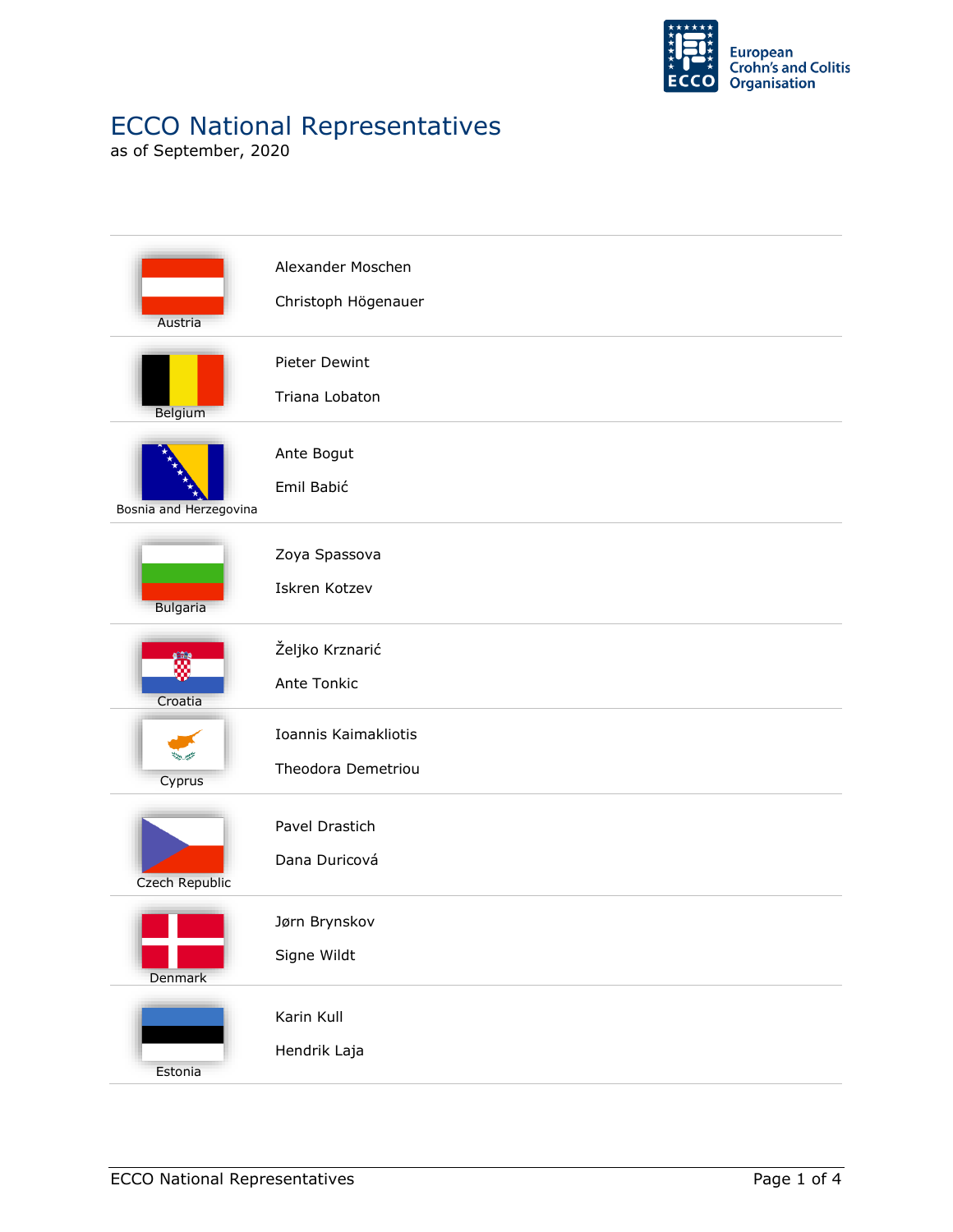

| Finland   | Clas-Göran af Björkesten<br>Tuire Ilus    |
|-----------|-------------------------------------------|
| France    | Jérôme Filippi<br>Stéphanie Viennot       |
| Germany   | Raja Atreya<br>Dominik Bettenworth        |
| Greece    | Giorgos Bamias<br>Dimitrios Christodoulou |
| Hungary   | Tamás Molnár<br>Károly Palatka            |
| Ireland   | Jane McCarthy<br>Garret Cullen            |
| Israel    | Matti Waterman<br>Henit Yanai             |
| Italy     | Emma Calabrese<br>Sandro Ardizzone        |
| Latvia    | Aleksejs Derovs<br>Jelena Derova          |
| Lithuania | Limas Kupčinskas<br>Gediminas Kiudelis    |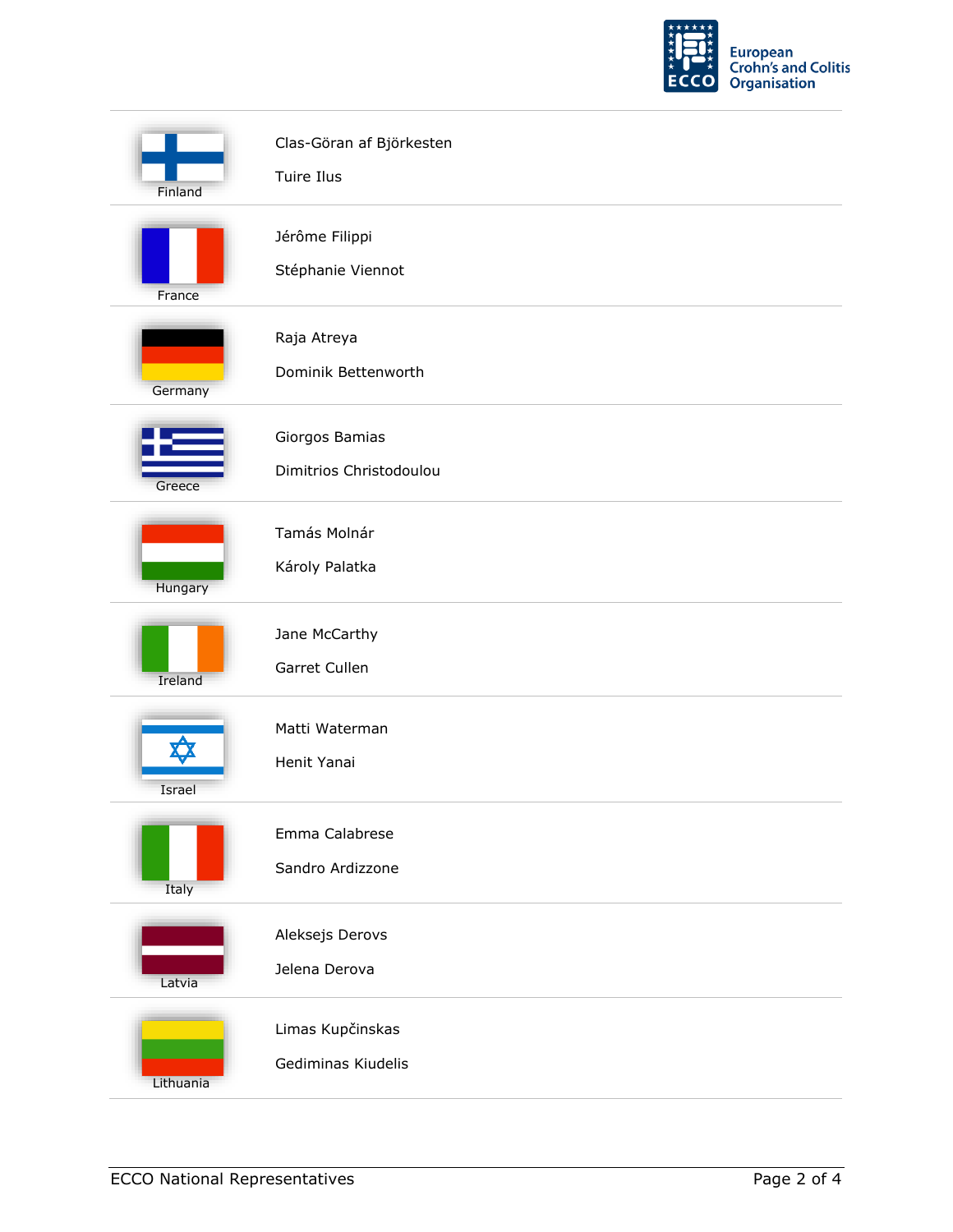

| $\Rightarrow$<br>Malta | Pierre Ellul                             |
|------------------------|------------------------------------------|
| Moldova                | Vlada Dumbravă<br>Svetlana Țurcan        |
| Norway                 | Marte Lie Høivik<br>Ann Elisabeth Østvik |
| Poland                 | Maria Kłopocka<br>Małgorzata Sładek      |
| Portugal               | Ana Isabel Vieira<br>Rosa Isadora        |
| Romania                | Mihai Mircea Diculescu<br>Adrian Goldiș  |
| Russia                 | Pavel Makarchuk<br>Yury Uspenskiy        |
| ൕ<br>黑<br>Serbia       | Mirjana Cvetkovic<br>Srdjan Djuranovic   |
| 电<br>Slovakia          | Martin Huorka<br>Mária Zakuciová         |
| Slovenia               | David Drobne<br>Gregor Novak             |